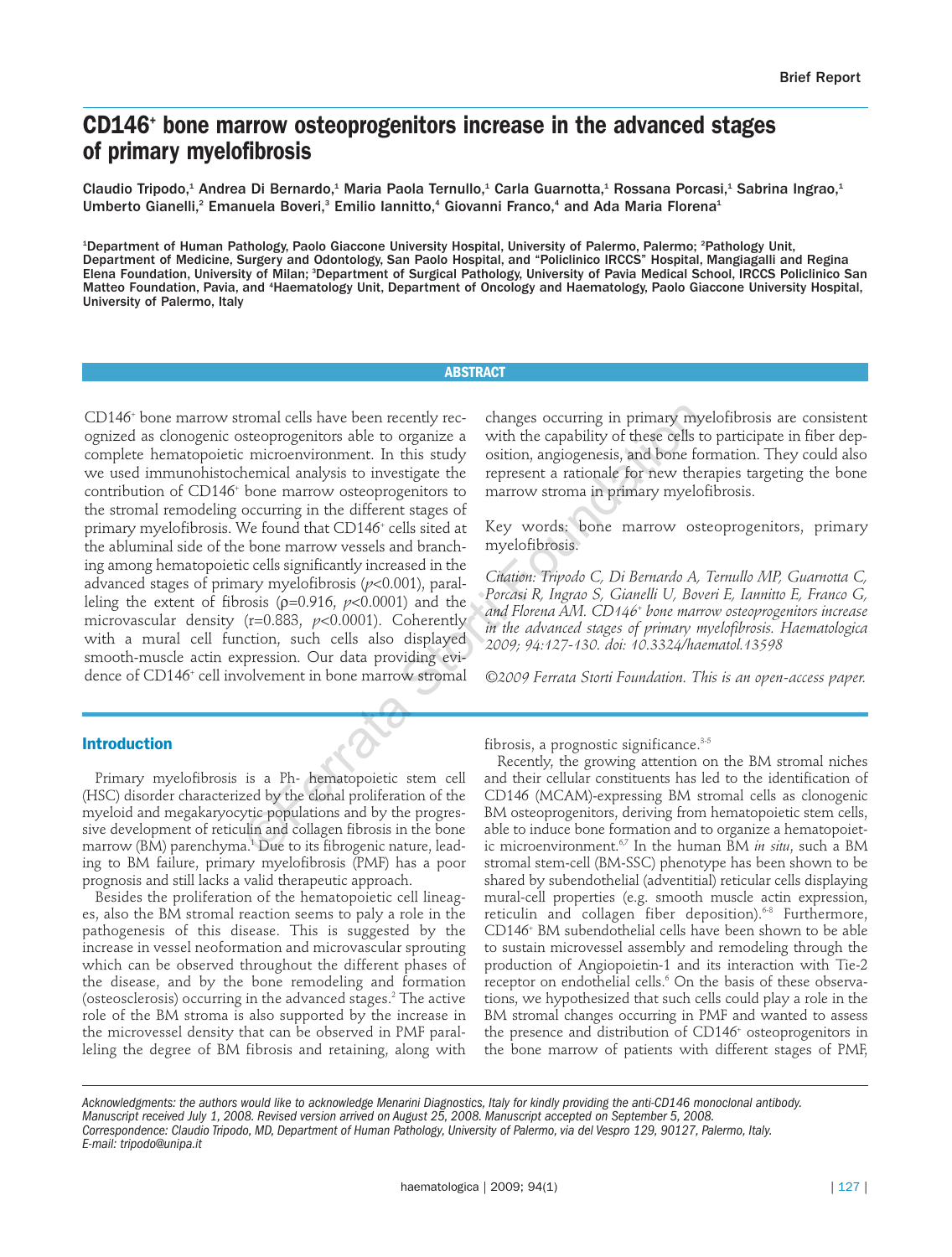namely early- (grade 0/1 fibrosis) and advanced-stages (grade 2/3 fibrosis), by the means of immunohistochemical analysis.

## **Design and Methods**

This study was performed with the approval and permission of the Institutional Review Board of the University Hospital "Policlinico Paolo Giaccone" of Palermo. All the procedures followed were in accordance with the Helsinki Declaration.

#### *Sample selection*

The study was performed on bone marrow trephine biopsies obtained from 32 patients who were diagnosed with PMF according to the WHO criteria<sup>9</sup> between January 2005 and December 2007 at the Department of Human Pathology of the University of Palermo. Only representative bone marrow trephine biopsies (i.e. non-tangential biopsies of more than 1.5 cm in length) collected at the time of diagnosis, before any treatment was started, were included in the study. Ten bone marrow biopsies from age-matched patients with Hodgkin's lymphoma without BM involvement were used as controls. BM biopsies were fixed in formalin and paraffin embedded and 4 mm-thick sections were cut from paraffin blocks for histochemical and immunophenotypical evaluation. The following clinical data were retrospectively gathered from the patients' medical records: age, gender, white blood cell count, platelet count, hemoglobin value, presence of one or more risk factors included in the Mayo prognostic score10 (Hb<10 g/dL, WBC<4 or >30×109 /L, PLT<100×109 /L, AMC >1×109 /L), and JAK2 (V617F) mutational status. Us and December 2001 at the increase in their content (spearmant paralongly of the University of (Figure 1A).<sup>84</sup> CD146 proved to be estatative bone marrow trephine cells sited at the abluminal side of gential biopsies of

## *Bone marrow histochemical and immunophenotypical analysis*

On histopathological evaluation, all the previous diagnoses of PMF were confirmed. Assessment of the BM fibrosis was performed on Gomori's silver stained sections on the basis of the European Myelofibrosis Network (EUMNET) consensus grading and scored accordingly from grade  $0$  to  $3.^{11}$  All the cases were independently assessed by four of the authors (UG, EB, CT, AMF) and interobserver agreement on BM fibrosis was reached by re-examining discordant cases on a multiheaded microscope. Immunohistochemistry was performed on BM sections by means of the streptavidinbiotin-peroxidase complex with rhodamine-red aminoethyl carbazole as chromogen. The following primary antibodies were used: mouse monoclonal anti-CD34 (clone QBEnd/10, Novocastra, UK), mouse monoclonal anti-CD146 (clone N1238, Novocastra, UK), mouse monoclonal anti-SMA (clone 1A4, Dako, Denmark). The microvascular density was assessed by counting the absolute number of CD34<sup>+</sup> vessels out of 10 high-power (400×) microscopical fields (HPF) and was expressed as the mean value. CD146 was similarly evaluated by counting the number of positive cells out of 10 HPF and was expressed as the mean value.

#### *Statistical analysis*

The Mann Whitney U-test was performed to compare two independent groups of data. Bivariate correlation was tested by the means of Spearman's rho test. Results of the statistical analysis were considered significant for *p* values <0.05. All calculations and plots were performed using the SPSS 13.0 statistical software package.

## **Results and Discussion**

Clinical, histological, and immunophenotypical features of early- and advanced-PMF cases are summarized in Table 1. The assessment of CD34 immunostaining revealed a noticeable increase in the MVD in PMF cases as compared to control cases  $(p=0.003)$  and, consistently with previous observations, in PMF cases the MVD paralleled the increase in fiber content (Spearman's ρ=0.880, *p*<0.001) (Figure 1A).3,4 CD146 proved to be expressed by *reticular* cells sited at the abluminal side of the BM vasculature extending dendritic processes among hematopoietic cells (Figure 2A). These cells with adventitial position and reticular morphology also expressed SMA, which confirmed their mural cell phenotype (Figure 2B). In control samples very few CD146+ cells were detected. No labeling for CD146 was detected in hematopoietic cells or in other BM stromal cell types (adipocytes, macrophages, osteoblasts and osteocytes, endosteal cells) in controls and PMF cases. In the early stages of PMF (grade 0/1 cases), CD146 expression was similar to that observed in control samples. A marked increase in CD146 expression was found in the advanced phases of PMF, with CD146<sup>+</sup> subendothelial meshwork being more extended and denser than that of early phases (*p*<0.001) (Figure 1B, Figure 2C-H). Furthermore, CD146 proved to be significantly associated

Table 1. Clinical and pathological characteristics of the 32 primary myelofibrosis patients.

| <b>Characteristic</b>                                                | <b>Early PMF</b>                 | <b>Advanced PMF</b>              | 呼                    |
|----------------------------------------------------------------------|----------------------------------|----------------------------------|----------------------|
| Number of patients                                                   | 16                               | 16                               |                      |
| Median age, years (range)                                            | 68 (42-84)                       | $71(48-85)$                      | n.S.                 |
| M/F (ratio)                                                          | 8/8(1)                           | $10/6$ $(1.6)$                   | n.s.                 |
| Degree of fibrosis (EUMNET score):<br>n. of pts. $(\%)$              | $PMF-0:7(43)$<br>$PMF-1: 9(57)$  | $PMF-2: 9(57)$<br>PMF-3: 7 (43)  |                      |
| Hb, $g/L$ , median (range)                                           | 133 (94-162)                     | $102(71-123)$                    | 0.001                |
| $Hb<10$ g/L, n. of pts $(\%)$                                        | 2(12)                            | 7(43)                            | n.S.                 |
| WBC, $\times$ 10 <sup>9</sup> /L, median (range)                     | $9.6(6.3-13.9)$                  | $11.3(5.2-37)$                   | n.S.                 |
| WBC<4 or > $30 \times 10^{9}$ /L, n. of pts (%)                      | 0(0)                             | 2(12)                            | n.s.                 |
| Plt, $\times$ 10 <sup>9</sup> /L, median (range)                     | 793 (422-1071)                   | 403 (32-731)                     | 0.023                |
| Plt <100 $\times$ 10 $\frac{9}{L}$ , n. of pts (%)                   | 0(0)                             | 2(12)                            | n.s.                 |
| AMC > $1 \times 10^9$ /L, n. of pts (%)                              | 1(6)                             | 3(19)                            | n.S.                 |
| JAK2V617F status<br>n. of pts $(\%)$                                 | M: 8(50)<br>U: 7(44)<br>NA: 1(6) | M: 9(56)<br>U: 7(44)<br>NA: 0(0) | n.S.                 |
| CD146 <sup>+</sup> cell count, median (range)<br>MVD, median (range) | $2(1-5)$<br>$7(5-9)$             | $7(3-15)$<br>$14(8-22)$          | < 0.0001<br>< 0.0001 |

*PMF: primary myelofibrosis; M/F: male-to-female ratio; Hb: hemoglobin;WBC: white blood cells; Plt: platelets; AMC,absolute monocyte count; MVD: microvascular density.\*Statistical significance based on the Mann-Whitney U test,p values < 0.05 were considered significant.*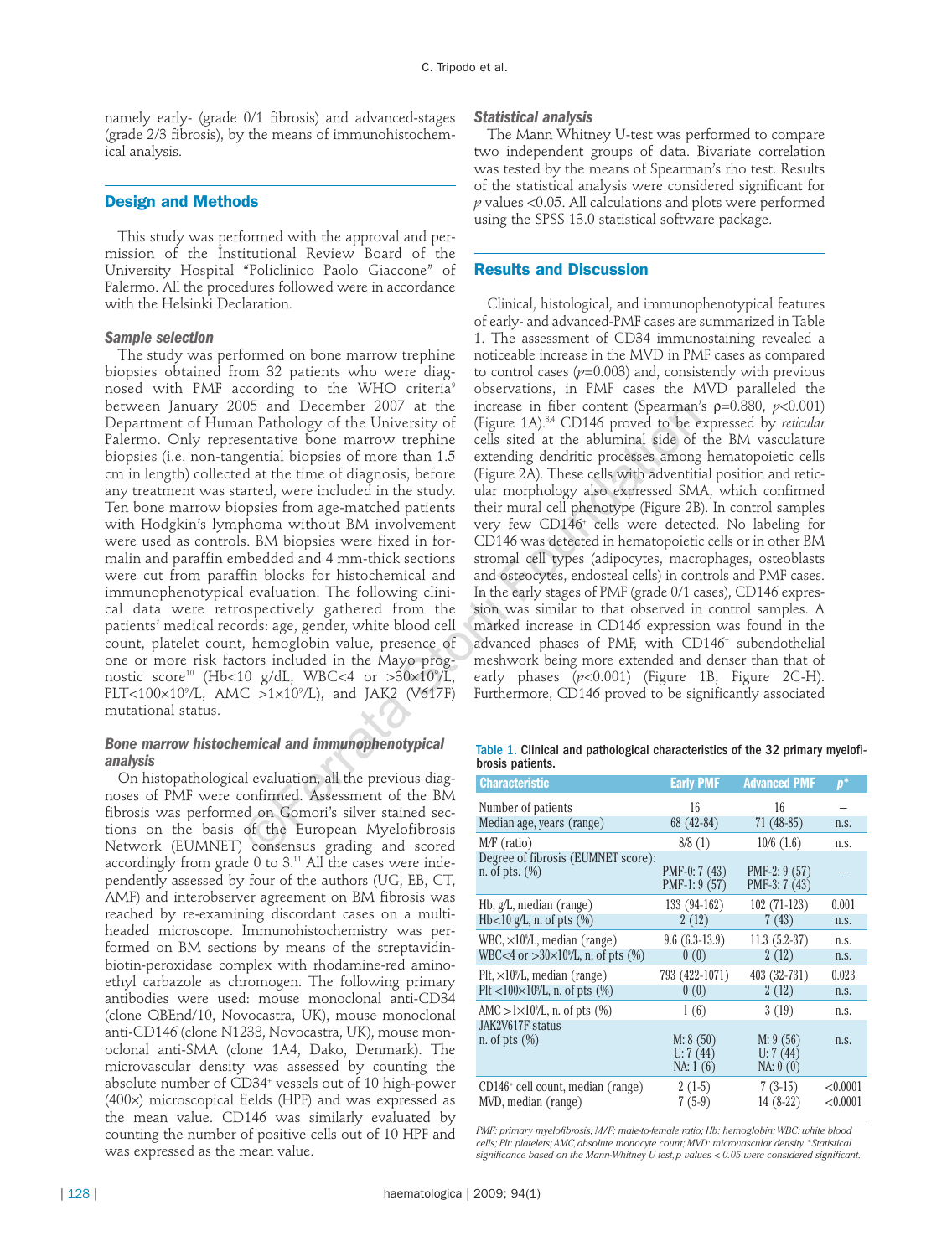CD146+ stromal cells in primary myelofibrosis



Figure 1. (A) Comparison between microvascular density in controls, early and advanced stage of primary myelofibrosis. Microvascular density shows a remarkable increase in primary myelofibrosis cases. (B) Comparison between CD146 expression in controls, early and advanced primary myelofibrosis cases. Advanced primary myelofibrosis cases display a noticeable increase in CD146 positive cells compared to early stage and controls, while the differences between early stage cases and controls are less remarkable. (C) The graph shows the significant association between the number of CD146 positive cells and the degree of fibrosis, graded according to the EUMNET consensus criteria. Larger dots represent a higher number of cases. (D) The graph shows a significant association between number of CD146 positive cells and the microvascular density in different phases of primary myelofibrosis. Larger dots represent a higher number of cases.



advanced (grade-2) primary myelofibrosis showing that subendothelial cells, branching into the surrounding hematopoietic parenchyma (violet arrows), stain positive either for CD146 (A) or smooth muscle actin  $(B)$ , while endothelial cells are negative (black arrows) for both antibodies. Inset: the distinction between CD34 positive endothelial cells (blue) and CD146 positive adventitial cells (red) is highlighted by double immunostain- ing. (Strept-ABC, original magnification 400x).

Figure 2. C-H. Differences in microvascular density and in the number of CD146 positive cells betwen an early  $(C, D, E;$  grade-1 fibrosis) and an advanced primary myelofibrosis (F, G, H; grade-2 fibrosis). CD146 positive subendothelial cells form a wider and denser meshwork in the advanced stage (G) of primary myelofibrosis than in the early subendothelial stage (D). The slight increase in microvascular density observed in the early stage (C) is not associated with a remarkable increase in CD146 expression (D) (C, F: CD34 immunostaining; D, G: CD146 immunostaining; E, H: Gomori's staining; original magnification 200×).